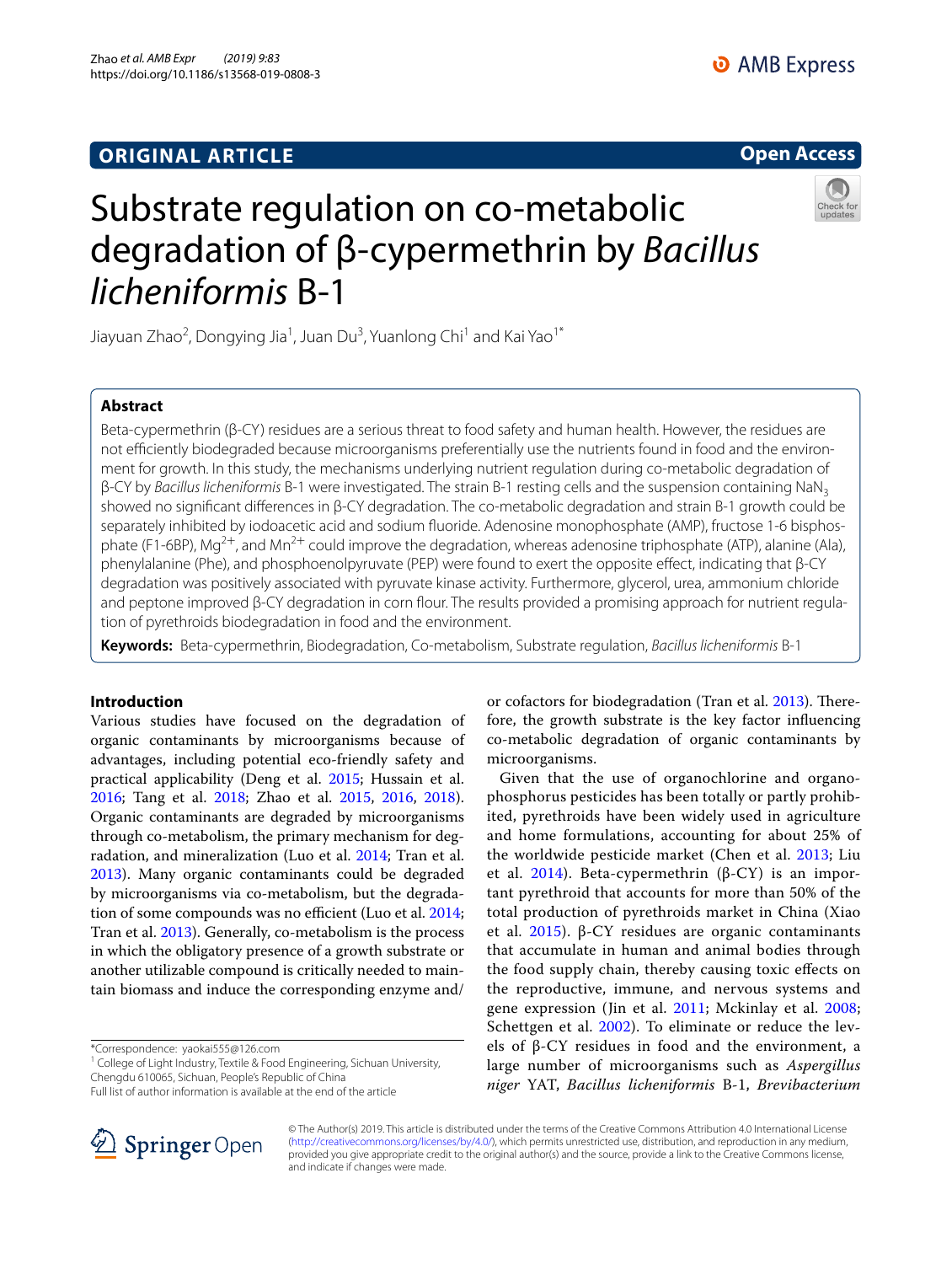*aureum*, and *Brevibacillus parabrevis* BCP-09, which could degrade it through co-metabolism have been screened and isolated (Chen et al. [2013](#page-9-1); Deng et al. [2015;](#page-9-0) Liu et al. [2014](#page-10-7); Tang et al. [2018](#page-10-1)). However, the degradation efficiencies by these microorganisms in the food and environment were limited. Substrate regulation might be a viable method to co-metabolic degradation of organic contaminants by microorganisms (Liu et al. [2013](#page-10-12); Luo et al. [2014;](#page-10-5) Nzila [2013\)](#page-10-13). Loh and Wang ([1997](#page-10-14)) reported that sodium glutamate could promote the degradation of 4-chlorophenol by *Pseudomonas putida* ATCC 49451, glucose supplementation signifcantly reduced its degradation. However, few studies have focused on investigating the regulatory mechanisms and pathway for co-metabolic degradation of organic contaminants by microbial nutrients.

The efficiencies of co-metabolic degradation of organic contaminants by microorganisms are infuenced by energy dependence on the degradation (Luo et al. [2014](#page-10-5)), the glucose metabolism pathway for providing cofactors of degradation (Liu et al. [2013](#page-10-12)), and the characteristics of degradation-associated enzyme or degrading enzyme (Tran et al. [2013\)](#page-10-6). *Bacillus licheniformis* B-1 was isolated from soil of tea garden and found to degrade β-CY through co-metabolism (Liu et al. [2014](#page-10-7); Zhao et al. [2015](#page-10-2), [2016](#page-10-3), [2018\)](#page-10-4). In this study, the characteristics of  $β$ -CY degradation by strain B-1 was investigated, the regulatory mechanisms and pathway for the co-metabolic degradation was analyzed, and substrate regulation approaches of  $β$ -CY degradation were verified in corn flour. The objectives of this study were to clarify the mechanisms underlying nutrition regulation for co-metabolic degradation of organic contaminants by microorganisms and to develop an efficient method for microbial co-metabolic degradation of organic contaminants present in food and the environment.

## **Materials and methods Materials**

Beta-cypermethrin (99.7%) and acetonitrile of chromatographic grade were obtained from the National Standard Substances Center (Beijing, China) and Meridian Medical Technologies (Beijing, China), respectively. Acetonitrile, ethyl acetate, ethyl alcohol, iodoacetic acid, sodium fluoride, glucose, glycerol, urea,  $MgCl<sub>2</sub>$ ,  $MnCl<sub>2</sub>$ , alanine (Ala), phenylalanine (Phe), and  $(NH_4)_2SO_4$  were of analytical grade and were procured from Kelong Chemical Co. (Chengdu, China). Nicotinamide adenine dinucleotide (NADH), adenosine monophosphate (AMP), fructose 1-6 bisphosphate (F1-6BP), adenosine triphosphate (ATP), and phosphoenolpyruvate (PEP) were purchased from Sigma.

#### **Microorganisms and media**

The strain *Bacillus licheniformis* B-1, which is capable of degrading β-CY via co-metabolism was isolated from the soil in a tea garden (Ya'an, China) (Liu et al. [2014](#page-10-7); Zhao et al. [2015](#page-10-2), [2016](#page-10-3), [2018](#page-10-4)). Based on the analysis of morphological, physiological, biochemical characteristics and 16S rDNA sequence (GenBank Accession No.: HQ009796), strain B-1 was identifed as *Bacillus licheniformis* (Liu et al. [2014](#page-10-7)), which has been stored in China Center for Type Culture Collection (NO. CCTCC M 2016258). Strain B-1 was stored in 15% (v/v) glycerol solution at – 80 °C before experiments.

Luria–Bertani (LB) medium containing 5.0 g/L of yeast extract, 10.0 g/L of peptone and 10.0 g/L of NaCl was prepared. LB-CY medium consisted of LB medium and β-CY (100 mg/L). The pH value of each medium was adjusted to 7.0–7.5, and 0.2%  $(v/v)$  of ethyl alcohol was added into the medium as a hydrotropic agent before sterilization at 121 °C for 20 min (Liu et al. [2014](#page-10-7); Zhao et al. [2015](#page-10-2)).

#### **Inoculum preparation**

Strain B-1 was thawed and inoculated into a 100 mL Erlenmeyer fask, which contained 30 mL LB medium with 100 mg/L β-CY. Then the flask was placed in a rotary shaker (Multitron-Pro, Infors, Switzerland) at 180 rpm and 30 °C, and the activated strain was obtained at 16 h cultivation. After being centrifuged (ST40R, Thermo, German) at 10,000 rpm and  $4 °C$  for 10 min, the strain was collected and suspended in sterile N-saline (0.9% NaCl) to achieve the cell density of about  $1.0 \times 10^8$  cells/ mL. Then, the bacterial suspension was used as inoculum (Liu et al.  $2014$ ; Zhao et al.  $2015$ ). The resting cells of strain B-1 were obtained after allowing the inoculum to stand for 48 h at 30 °C (Sabullah et al. [2016\)](#page-10-15).

#### **Determination of β‑CY concentration**

The  $\beta$ -CY concentration was determined as previously described (Liu et al. [2014](#page-10-7); Zhao et al. [2015](#page-10-2)). In detail, 5 mL of LB-CY medium and acetonitrile were transferred into a 100 mL fask and shaken for 30 s by a vortex mixer. Then, the flask was under ultrasonic (40 kHz and 300 W) for 30 min (Liu et al. [2012\)](#page-10-16). After the mixture was centrifuged at 8000 rpm for 20 min, the supernatant was collected and fltered through a 0.22 μm membrane flter. Finally, the obtained fltrate was used to determine its β-CY content by high-performance liquid chromatograph (HPLC). The content of  $β$ -CY was determined by LC-20AT HPLC (Shimadzu, Kyoto, Japan) equipped with LC-20AT pump (Shimadzu), a CTO-20A column oven (Shimadzu), a Kromasil C<sub>18</sub> column (250 mm × 4.60 mm,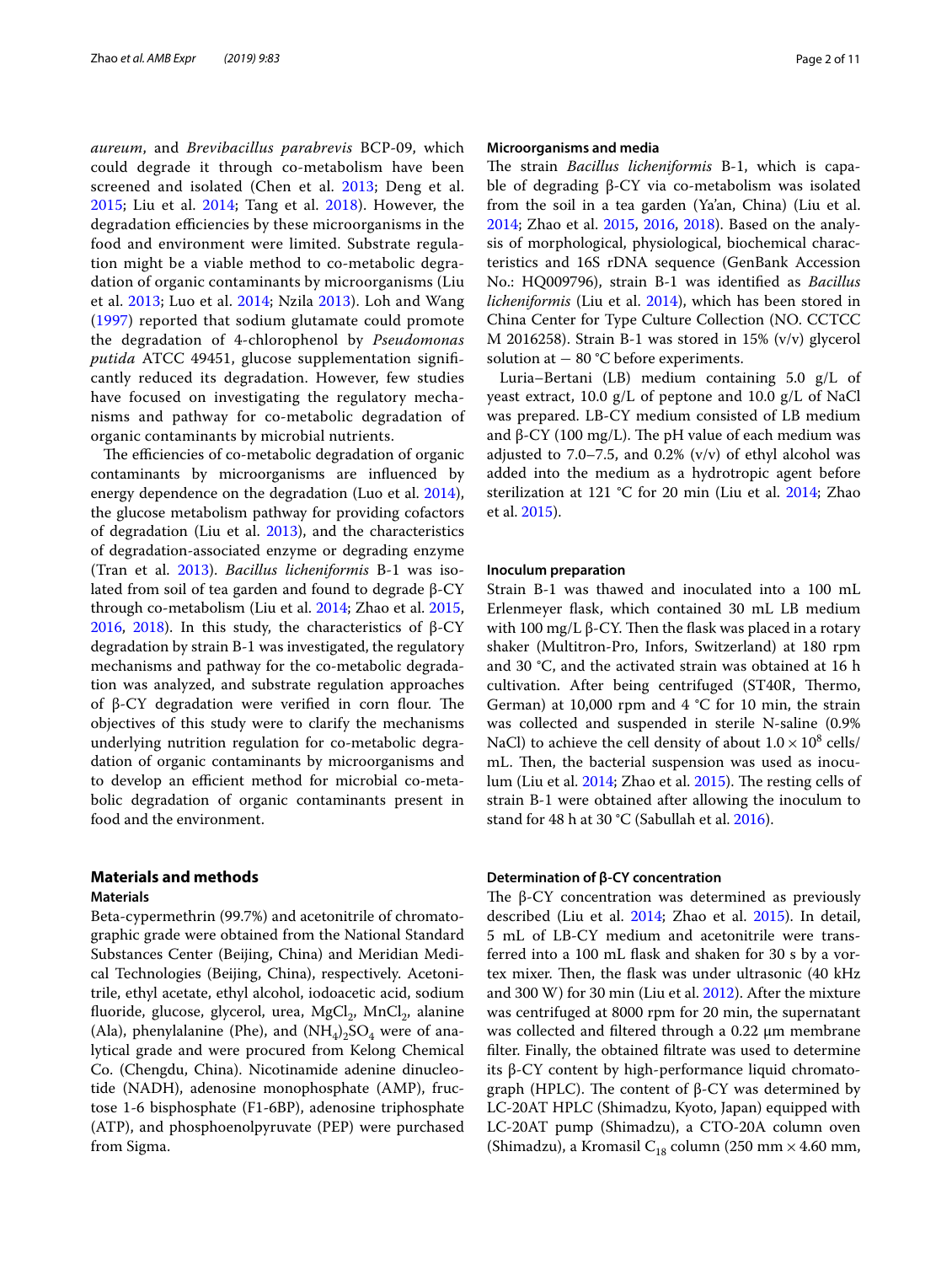5.0 μm; Sweden) and an SPD-M20A detector. Degradation of β-CY was calculated according to the following equation:

$$
Degradation(\%) = (1 - C/C_0) \times 100 \tag{1}
$$

where *C* and  $C_0$  are the concentration of β-CY (mg/L) in inoculated medium and the control, respectively.

#### **Energy dependence degradation assay**

The growth substances metabolism provided energy or co-factors for microorganisms to degrade organic contaminants via co-metabolism (Luo et al. [2014](#page-10-5); Nzila [2013](#page-10-13); Tran et al. [2013](#page-10-6)). To elucidate the energy dependence in the co-metabolic degradation of β-CY, the degradation by resting cells of strain B-1, strain B-1 suspension, and strain B-1 suspension containing sodium azide  $(NaN<sub>3</sub>)$ were investigated. For the energy dependence degradation assay, three samples, namely, the suspension of strain B-1, the suspension of strain B-1 with the inhibitors of 30 mmol/L  $\text{NaN}_3$ , and strain B-1 resting cells, were used to confrm whether the co-metabolic degradation of β-CY was energy-dependent (Hua et al. [2013](#page-10-17); Sabullah et al. [2016](#page-10-15)). The initial β-CY concentration in all three samples was 30 mg/L. Samples were incubated at 180 rpm and 30 °C for 12 h and subsequently analyzed as described above.

## **Efect of glucose metabolism inhibitors on co‑metabolic degradation of β‑CY by strain B‑1**

The energy or co-factors required by co-metabolic degradation of organic contaminants were from the microbial metabolism (Luo et al. [2014;](#page-10-5) Nzila [2013;](#page-10-13) Tran et al. [2013](#page-10-6)). Therefore, it is necessary to study the correlation between glucose metabolism and co-metabolic degradation of β-CY by strain B-1. Sodium fuoride, iodoacetic acid, trisodium phosphate and malonic acid were selected as the inhibitors of glucose metabolism (Shiota [1957](#page-10-18); Wright [1937](#page-10-19); Tang et al. [2011\)](#page-10-20). Afterwards, a series of LB-CY media containing each of the inhibitors at 500 mg/mL were prepared. A 28.5 mL volume of LB-CY medium containing each inhibitor was mixed with 1.5 mL of inoculum in a 250 mL flask. The flask was shaken (180 rpm) at 30 °C for 72 h. The LB-CY medium without the inhibitor was used as control. Degradation of β-CY was calculated by Eq. [\(1\)](#page-2-0), and the  $OD<sub>600</sub>$  was determined as previously described (Liu et al. [2014;](#page-10-7) Zhao et al. [2015](#page-10-2)).

#### **Characteristics of co‑metabolic degradation of β‑CY by strain B‑1**

The co-factors or inhibitors involved in co-metabolism such as metallic ions, ATP, NADH, or some intermediated metabolites play an important role for β-CY

<span id="page-2-0"></span>degradation, and the efects of these compounds on the degradation is needed to further investigate. Strain B-1 suspensions containing 30 mg/L  $β$ -CY was used in the experiment. As shown in Table [1,](#page-3-0)  $MnCl_2$ ,  $MgCl_2$ ,  $ZnCl_2$ ,  $CaCl<sub>2</sub>$ , ATP, NADH, PEP, AMP, F1-6BP, AMP, Ala, and Phe were added to the mixture, and the samples were prepared. Some metallic ions were the key factors for the actions of inhibitors and activators during co-metabolic degradation of organic contaminants (Deng et al. [2015](#page-9-0); Guo et al.  $2009$ ), and MgCl<sub>2</sub> was used in the experiment for addition of inhibitors and activators. The sample was shaken (180 rpm) at 30 °C for 72 h. The residual β-CY concentration was measured by HPLC, and the Eq.  $(1)$  $(1)$ 

#### **Nutrient regulation of co‑metabolic degradation of β‑CY by strain B‑1 in corn four**

was used to compute the degradation of  $β$ -CY.

Corn flours were purchased from Guo Jiaqiao market, Chengdu, Sichuan province, China. Corn flour (30 g) was mixed with 19.5 mL of purifed water, and a series of mixtures with varying concentrations (2.0, 4.0, 6.0, 8.0 and 10.0 g/kg) of glucose, glycerol, urea, ammonium chloride and peptone were prepared, respectively. The resulting mixtures were sterilized at 121 °C for 20 min. Then, the  $\beta$ -CY and strain B-1 suspensions were added to the mixtures to achieve fnal concentrations of 50 mg β-CY per kg corn flours and  $1.0 \times 10^8$  cells per gram corn flours. Samples were inoculated at 180 rpm and 30 °C for 72 h. β-CY concentrations were measured following the methods of Liu et al. ([2014](#page-10-7)) and Zhao et al. ([2015\)](#page-10-2), and the degradation was calculated.

#### **Statistical analysis**

Each experiment was performed three times. Data were expressed as the means $\pm$ standard deviations of three replicates. All statistical analyses were performed using SPSS v 17.0 (SPSS Inc., Chicago, IL, USA).

#### **Results**

#### **Energy dependence on the degradation of β‑CY by strain B‑1**

Energy-containing molecules, such as ATP or guanosine triphosphate (GTP), could be produced in microbial suspension (Chauhan et al. [2003](#page-9-2); Errécalde et al. [2004](#page-10-22)), but not in resting cells or strain B-1 suspension containing  $NaN<sub>3</sub>$ , in which energy production is exhausted or blocked by  $\text{Na}\text{N}_3$  via inhibition of oxidative phosphorylation (Chauhan et al. [2003](#page-9-2); Errécalde et al. [2004\)](#page-10-22). As shown in Table [2](#page-4-0), the strain B-1 suspension, resting cells, and strain B-1 suspension containing  $\text{NaN}_3$  showed no signifcant diferences in β-CY degradation. It indicated that β-CY degradation by strain B-1 did not require energy.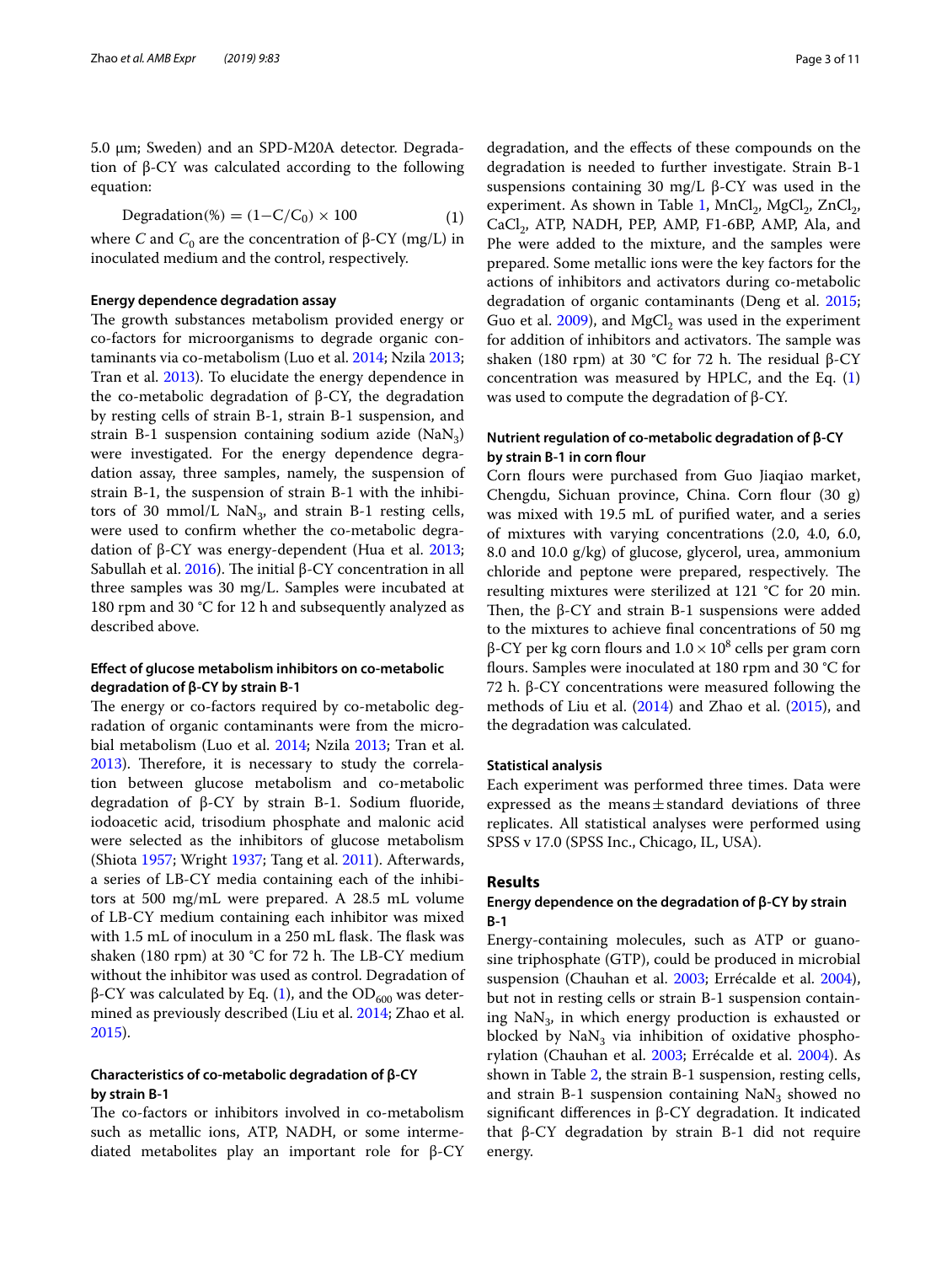<span id="page-3-0"></span>

|                                                               | Table 1 Samples compositions with the different tested compounds |                          |                                    |                    |              |                  |                |                                       |                          |              |              |
|---------------------------------------------------------------|------------------------------------------------------------------|--------------------------|------------------------------------|--------------------|--------------|------------------|----------------|---------------------------------------|--------------------------|--------------|--------------|
| Sample                                                        | $MgCl2$ (mmol/L)                                                 | $MnCl2$<br>(mmol/L)      | $ZnCl2$<br>(mmol/L)                | $Gal2$ (mmol/L)    | ATP (mmol/L) | NADH<br>(mmol/L) | PEP (mmol/L)   | AMP (mmol/L)                          | (mmol/L)<br>F1-6BP       | Ala (mmol/L) | Phe (mmol/L) |
| Control                                                       | $\overline{\phantom{a}}^{\circ}$                                 |                          |                                    | $\mathbb{I}$       |              | T                | I              | $\mathbf{I}$                          | $\mathbb I$              | I            | $\mathbf{I}$ |
|                                                               | $\overline{C}$                                                   | $\mathbb{L}=\mathbb{L}$  | $\mathbf{1}=\mathbf{1}=\mathbf{1}$ |                    |              |                  |                |                                       |                          |              |              |
|                                                               | 0.5                                                              | $\sim 1$                 |                                    |                    |              |                  |                |                                       |                          |              |              |
|                                                               |                                                                  | $\Box$                   | $\mathbf{L}$                       |                    |              |                  |                |                                       |                          |              |              |
|                                                               | $\frac{0}{2}$ 0                                                  | $\overline{\phantom{0}}$ | $\mathbb{R}$                       |                    |              |                  |                |                                       |                          |              |              |
| $ N$ $m$ $n$ $n$ $n$ $n$ $n$ $n$ $n$ $n$                      | $\sim 1$                                                         |                          | $\blacksquare$                     |                    |              |                  |                |                                       |                          |              |              |
|                                                               | $\sim 1$                                                         |                          | $\overline{\phantom{a}}$           |                    |              |                  |                |                                       |                          |              |              |
|                                                               | $\overline{\phantom{0}}$                                         | 50.50                    | - 11                               |                    |              |                  |                |                                       |                          |              |              |
|                                                               | $\mathbb{R}$                                                     |                          | $\mathbf{1}$                       |                    |              |                  |                |                                       |                          |              |              |
|                                                               | $\blacksquare$                                                   | $\sim$ 1                 | $\overline{\mathrm{o}}$            |                    |              |                  |                |                                       |                          |              |              |
| $\supseteq$                                                   | $\Box$                                                           | $\blacksquare$           | 0.5                                |                    |              |                  |                |                                       |                          |              |              |
| $\Xi$                                                         | $\overline{1}$                                                   | $\mathbb{L}$             |                                    | Ш                  |              |                  |                |                                       |                          |              |              |
| $\approx$ $\approx$                                           | $\Box$                                                           |                          |                                    | L                  |              |                  |                |                                       |                          |              |              |
|                                                               | $\mathbf{I}$ and $\mathbf{I}$                                    | $-1$ $-1$                | $\mathcal{A}$                      | $\overline{\circ}$ |              |                  |                |                                       |                          |              |              |
| $\overline{4}$                                                |                                                                  | $\Box$                   | $\overline{\phantom{0}}$           | $\overline{0}$ .5  |              |                  |                |                                       |                          |              |              |
| $\begin{array}{ccccc}\n5 & 6 & 7 \\ 10 & 10 & 1\n\end{array}$ | $\overline{1}$                                                   | $\pm$ $\pm$              | $\mathbb{R}$                       | $\overline{a}$     |              |                  |                |                                       |                          |              |              |
|                                                               | $\overline{\phantom{a}}$                                         |                          | $\mathbb{R}$                       | 2.0                |              |                  |                |                                       |                          |              |              |
|                                                               | $\Box$                                                           | $\blacksquare$           | $\Box$                             |                    | 5.0          |                  |                |                                       |                          |              |              |
| $\begin{array}{ccccc} \Xi & \Xi & \Xi & \Xi \end{array}$      | $\overline{\phantom{a}}$                                         | $\overline{\phantom{a}}$ | $\sim$ 1                           |                    |              | 5.0              | $\vert$        |                                       |                          |              |              |
|                                                               | $\mathbb{L}$                                                     | $\mathbb{L}$             | $\Box$                             |                    |              | T                | 5.0            |                                       |                          |              |              |
|                                                               | $\blacksquare$                                                   | $\overline{1}$           | $\overline{\phantom{a}}$           |                    |              |                  | 10.0           |                                       | I                        |              |              |
|                                                               | $\blacksquare$                                                   | $\overline{1}$           | $\overline{1}$                     |                    |              |                  | 15.0           | $\overline{\phantom{a}}$              | $\overline{\phantom{a}}$ |              |              |
|                                                               | $\mathbb{R}$                                                     | $\overline{\phantom{a}}$ | $\overline{\phantom{a}}$           |                    |              |                  | $20.0\,$       | f,                                    | $\mathbb{I}$             |              |              |
|                                                               | $\pm$                                                            | $\mathbb{L}$             | $\mathbb{L}$                       |                    |              |                  | Ï              | 5.0                                   | L                        |              |              |
|                                                               | $\overline{\phantom{0}}$                                         | $\mathbf{I}$             | $\mathbf{I}$                       |                    |              |                  |                | $\begin{array}{c} \hline \end{array}$ | 5.0                      | $\mathbf{I}$ |              |
| 2345878                                                       |                                                                  | $\Box$                   | $\overline{\phantom{0}}$           |                    |              |                  |                | $\mathbb{L}$                          | 5.0                      | J.           |              |
|                                                               |                                                                  | $\blacksquare$           | $\overline{\phantom{a}}$           |                    |              |                  |                | 5.0                                   | $\mathbb{I}$             | $\mathbb{I}$ |              |
|                                                               | $\overline{a}$ $\overline{b}$ $\overline{c}$                     | $\mathbf{I}$             |                                    |                    |              |                  |                | $\overline{1}$                        |                          | 5.0          |              |
|                                                               |                                                                  | $\mathbf{I}$             | $\mathbf{I}$                       | $\mathbf{I}$       |              |                  | $\overline{1}$ | $\overline{\phantom{a}}$              | $\overline{\phantom{a}}$ | $\mathbf{I}$ | 5.0          |
| <sup>a</sup> Not added                                        |                                                                  |                          |                                    |                    |              |                  |                |                                       |                          |              |              |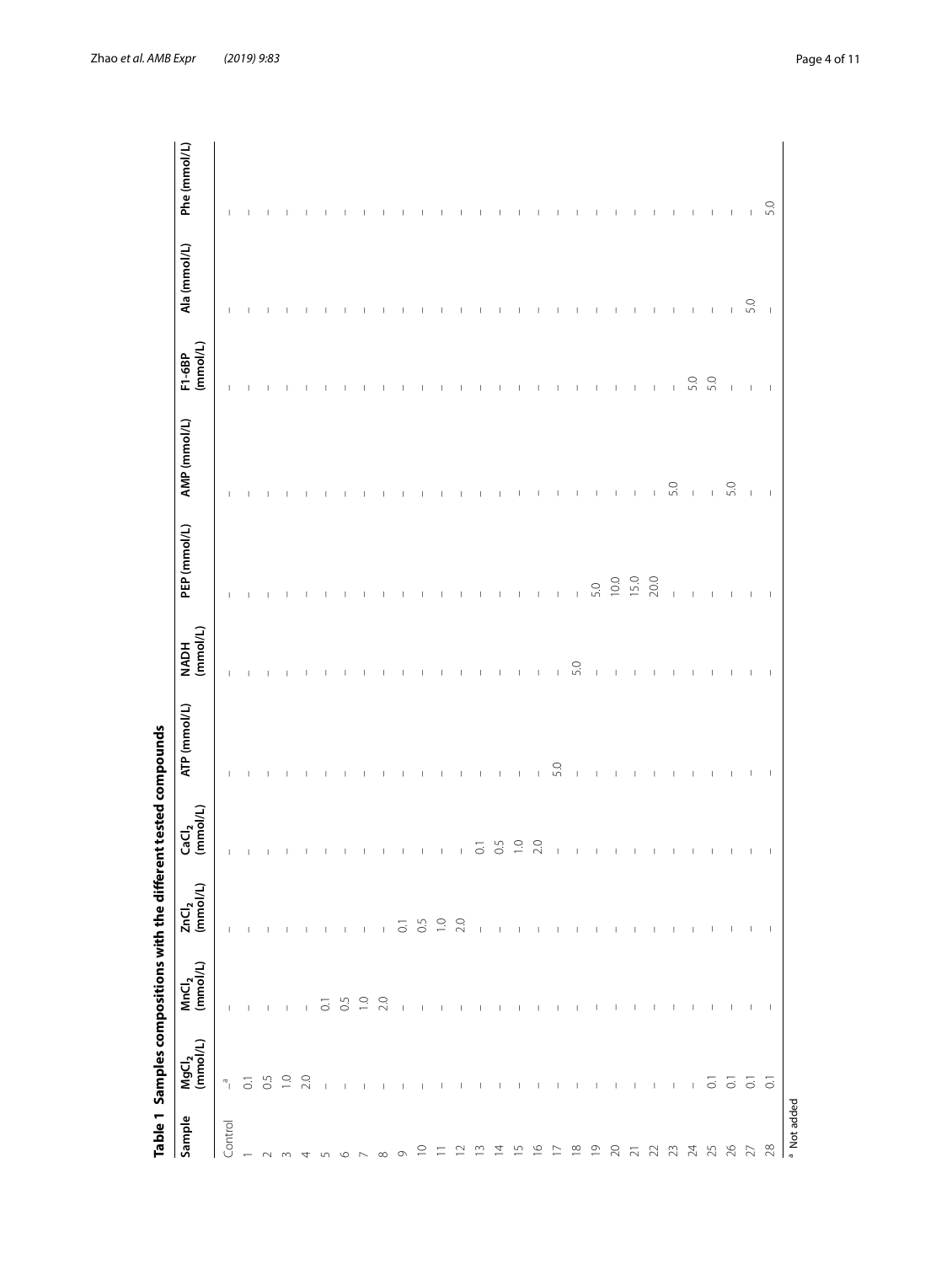<span id="page-4-0"></span>**Table 2 Degradation of β-CY by resting cells and strain B-1 cells in suspension containing NaN3**

| $\beta$ -CY degradation (%) |
|-----------------------------|
| $23.42 + 0.36^a$            |
| $23.35 + 0.28$ <sup>a</sup> |
| $22.55 + 0.57$ <sup>a</sup> |
|                             |

Data are presented as mean $\pm$  standard deviation of three replicates; the standard deviations are within 5% of the mean. Diferent letters indicate signifcant diferences (*p* < 0.05)

## **Efect of glucose metabolism inhibitors on the co‑metabolic degradation of β‑CY by strain B‑1**

Some studies demonstrated that Embden–Meyerhof– Parnas (EMP) pathway, hexose monophosphate pathway (HMP) and tricarboxylic acid (TCA) cycle are the primary pathways involved in the glucose metabolism in *Bacillus licheniformis* (Calik and Ozdamar [1998;](#page-9-3) Voigt et al. [2004](#page-10-23)). Therefore, further studies are required to investigate the relationships among these pathways in glucose metabolism and β-CY degradation in strain B-1. Some compounds, such as iodoacetic acid and sodium fuoride, which inhibit the EMP pathway, and trisodium orthophosphate and malonic acid, which inhibit the HMP and TCA cycle, respectively, can additionally inhibit glucose metabolism (Shiota [1957;](#page-10-18) Wright [1937](#page-10-19); Tang et al.  $2011$ ). The effects of glucose metabolism inhibitors on co-metabolic degradation of β-CY by strain B-[1](#page-4-1) in LB-CY medium are presented in Fig. 1. The degradation of β-CY and the  $OD_{600}$  of strain B-1 in control samples were almost equal to those in the samples containing sodium phosphate and malonic acid, indicating that HMP and TCA cycle in strain B-1 were not correlated with the growth of cells and co-metabolic degradation of β-CY. Nevertheless, the degradation of β-CY in the samples containing iodoacetic acid and sodium fuoride significantly deceased to  $20.25\%$  ( $p < 0.05$ ) and  $0.15\%$  $(p<0.01)$ , respectively. The OD<sub>600</sub> value of strain B-1 in these two samples decreased by 38.61% and 32.05% relative to the control, respectively. The above results demonstrated that co-metabolic degradation of β-CY was correlated with EMP of strain B-1 in LB medium.

## **Characteristics of the co‑metabolic degradation of β‑CY by strain B‑1**

To investigate the characteristics of the organic contaminant degradation, the compounds involved in the HMP and TCA were used to regulate the deg-radation describing by Liu et al. ([2013](#page-10-12)) and Lu et al. ([2018](#page-10-24)), respectively. Some researches also indicated that the biodegradation of organic contaminants by

<span id="page-4-1"></span>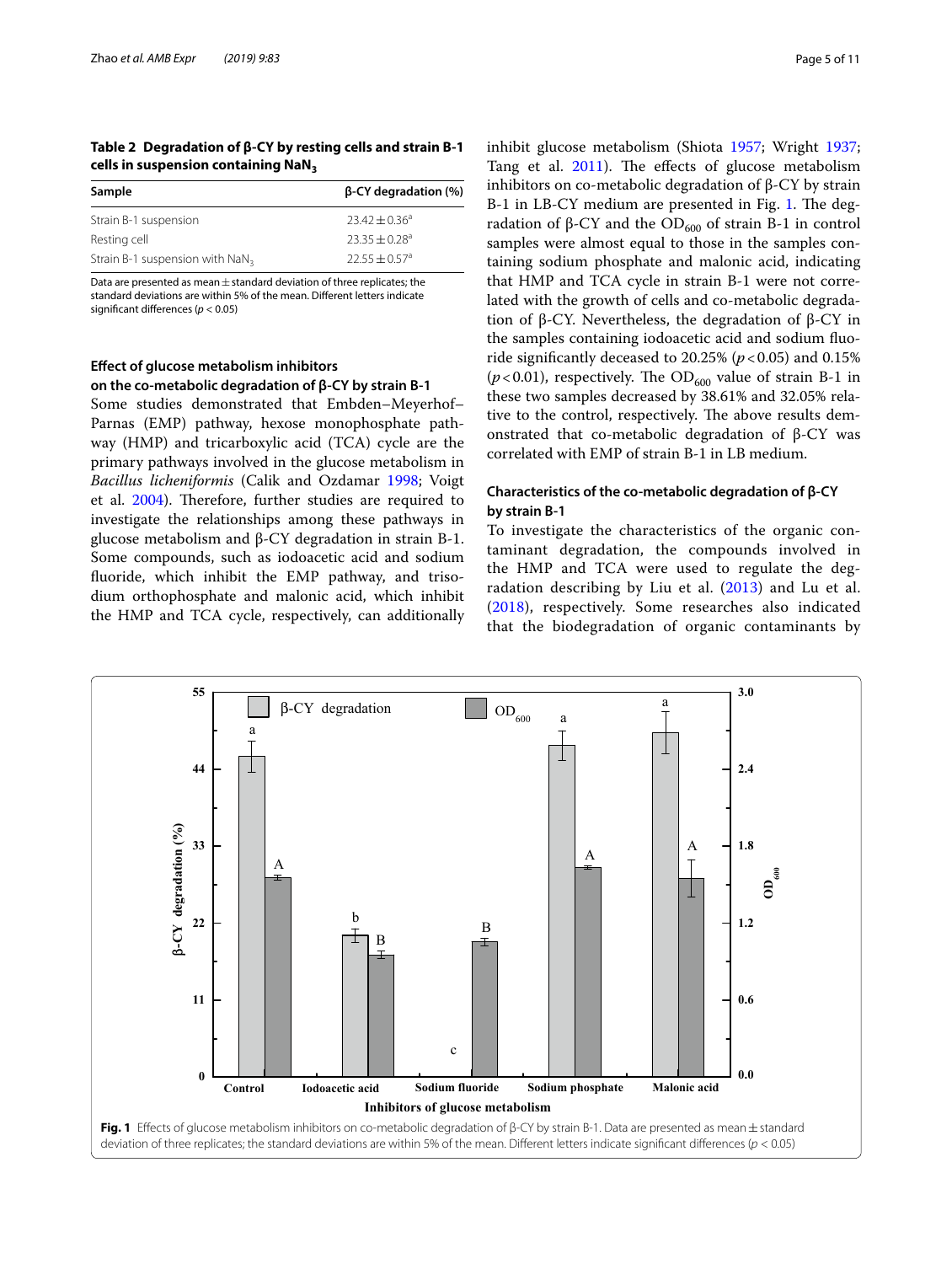microorganisms or the growth of cells could be signifcantly afected by adding the compounds required by the glucose metabolism pathway (Gong et al. [2008](#page-10-25); Hwang et al. [2011;](#page-10-26) Ostengo et al. [2005](#page-10-27)). Therefore, the relationship between the EMP in strain B-1 and the cometabolic degradation of β-CY was necessary to investigate, and the efects of specifc compounds involved in the EMP on the co-metabolic degradation of β-CY were evaluated.

#### **Efects of divalent metal ions on the co‑metabolic degradation of β‑CY**

The effects of  $Mg^{2+}$ ,  $Mn^{2+}$ ,  $Zn^{2+}$  and  $Ca^{2+}$  on the cometabolic degradation of β-CY by strain B-1 suspen-sion are shown in Table [3.](#page-5-0) Results indicated that  $Mg^{2+}$ and  $Mn^{2+}$  could improve the co-metabolic degradation of β-CY under optimal conditions. The degradation of β-CY was found to increase when the Mg<sup>2+</sup> and Mn<sup>2+</sup> concentrations were increased from 0.1 to 0.5 mmol/L. At cation concentrations higher than 0.5 mmol/L, β-CY degradation was found to decrease with increasing concentrations of  $Mg^{2+}$  and  $Mn^{2+}$ . Further, the degradation of β-CY was almost constant in samples containing  $\text{Zn}^{2+}$  and  $\text{Ca}^{2+}$ , indicating that these two metal ions did not signifcantly afect the co-metabolic degradation of β-CY.

<span id="page-5-0"></span>

| Table 3 Degradation of $\beta$ -CY by strain B-1 cells |  |  |  |
|--------------------------------------------------------|--|--|--|
| in suspension after the addition of metallic ions      |  |  |  |

| <b>Metallic ions</b> | <b>Concentrations</b><br>(mmol/L) | $\beta$ -CY degradation (%)   |
|----------------------|-----------------------------------|-------------------------------|
| Control              |                                   | 22.19 ± 0.075 <sup>a</sup>    |
| $Mq^{2+}$            | 0.1                               | $26.14 \pm 1.47^b$            |
|                      | 0.5                               | $29.51 \pm 2.19^b$            |
|                      | 1.0                               | $22.58 \pm 1.72$ <sup>a</sup> |
|                      | 2.0                               | $21.63 \pm 1.42^a$            |
| $Mn^{2+}$            | 0.1                               | $27.03 \pm 0.92^b$            |
|                      | 0.5                               | $28.98 \pm 2.21^{b}$          |
|                      | 1.0                               | $25.46 \pm 1.43^b$            |
|                      | 2.0                               | $22.59 \pm 1.23^a$            |
| $Zn^{2+}$            | 0.1                               | $22.70 \pm 0.23$ <sup>a</sup> |
|                      | 0.5                               | $22.58 \pm 1.41^a$            |
|                      | 1.0                               | $21.09 \pm 0.92$ <sup>a</sup> |
|                      | 2.0                               | $20.71 \pm 2.31^a$            |
| $Ca2+$               | 0.1                               | $21.92 \pm 2.12^a$            |
|                      | 0.5                               | $21.79 \pm 1.63$ <sup>a</sup> |
|                      | 1.0                               | $21.09 \pm 1.12^a$            |
|                      | 2.0                               | $20.12 \pm 1.53^a$            |

Data are presented as mean  $\pm$  standard deviation of three replicates; the standard deviations are within 5% of the mean. Diferent letters indicate signifcant diferences (*p* < 0.05)

## **Efects of ATP, NADH, and PEP on the co‑metabolic degradation of β‑CY**

The effects of ATP and NADH on co-metabolic degradation of β-CY are presented in Table [4.](#page-5-1) β-CY degradation in samples with ATP were observed to be lower compared to those in the control, while β-CY degradation in samples with NADH were almost constant. Therefore, ATP could inhibit the activity of the degradation-associated enzyme of strainB-1.

Co-metabolic degradation of β-CY after the addition of varying PEP concentrations are shown in Table [5](#page-6-0). The degradation of β-CY was found to decrease with increasing PEP concentrations, indicating that PEP could inhibit the co-metabolic degradation of β-CY.

Taken together, the above fndings showed that the β-CY degradation-associated enzyme was associated with the EMP. In particular, PEP inhibit the co-metabolic degradation. Furthermore, β-CY degradation could be promoted by the addition of  $Mg^{2+}$  and  $Mn^{2+}$ , but can be inhibited by ATP, thereby suggesting that pyruvate kinase is the β-CY degradation-associated enzyme.

## **Verifcation of the degradation‑associated enzyme in strain B‑1**

To verifed whether pyruvate kinase is the β-CY degradation-associated enzyme, the efects of activators and inhibitors of pyruvate kinase on the co-metabolic degradation of β-CY were investigated.

## **Efects of pyruvate kinase activators on co‑metabolic degradation of β‑CY**

Adenosine monophosphate (AMP),  $Mg^{2+}$  and F1-6BP were used as the pyruvate kinase activators (Tuominen and Bernlohr [1971\)](#page-10-28). The effects of these activators on the co-metabolic degradation of β-CY by strain B-1 suspension are shown in Fig. [2.](#page-6-1) These activators were observed to improve β-CY degradation relative to the control. More specifcally, β-CY degradation was found to be more efficient in samples containing AMP than

<span id="page-5-1"></span>

| Table 4 Degradation of $\beta$ -CY by strain B-1 after the |  |  |  |  |
|------------------------------------------------------------|--|--|--|--|
| addition of NADH and ATP                                   |  |  |  |  |

| Sample                                    |          | Concentration $\beta$ -CY degradation (%) |
|-------------------------------------------|----------|-------------------------------------------|
|                                           | (mmol/L) |                                           |
| Control                                   |          | $23.42 + 0.36^a$                          |
| Strain B-1 suspension with<br><b>NADH</b> | 5.0      | $23.35 + 0.28$ <sup>a</sup>               |
| Strain B-1 suspension with<br>ATP         | 5.0      | $19.85 \pm 0.57^{\text{b}}$               |

Data are presented as mean  $\pm$  standard deviation of three replicates; the standard deviations are within 5% of the mean. Diferent letters indicate signifcant diferences (*p* < 0.05)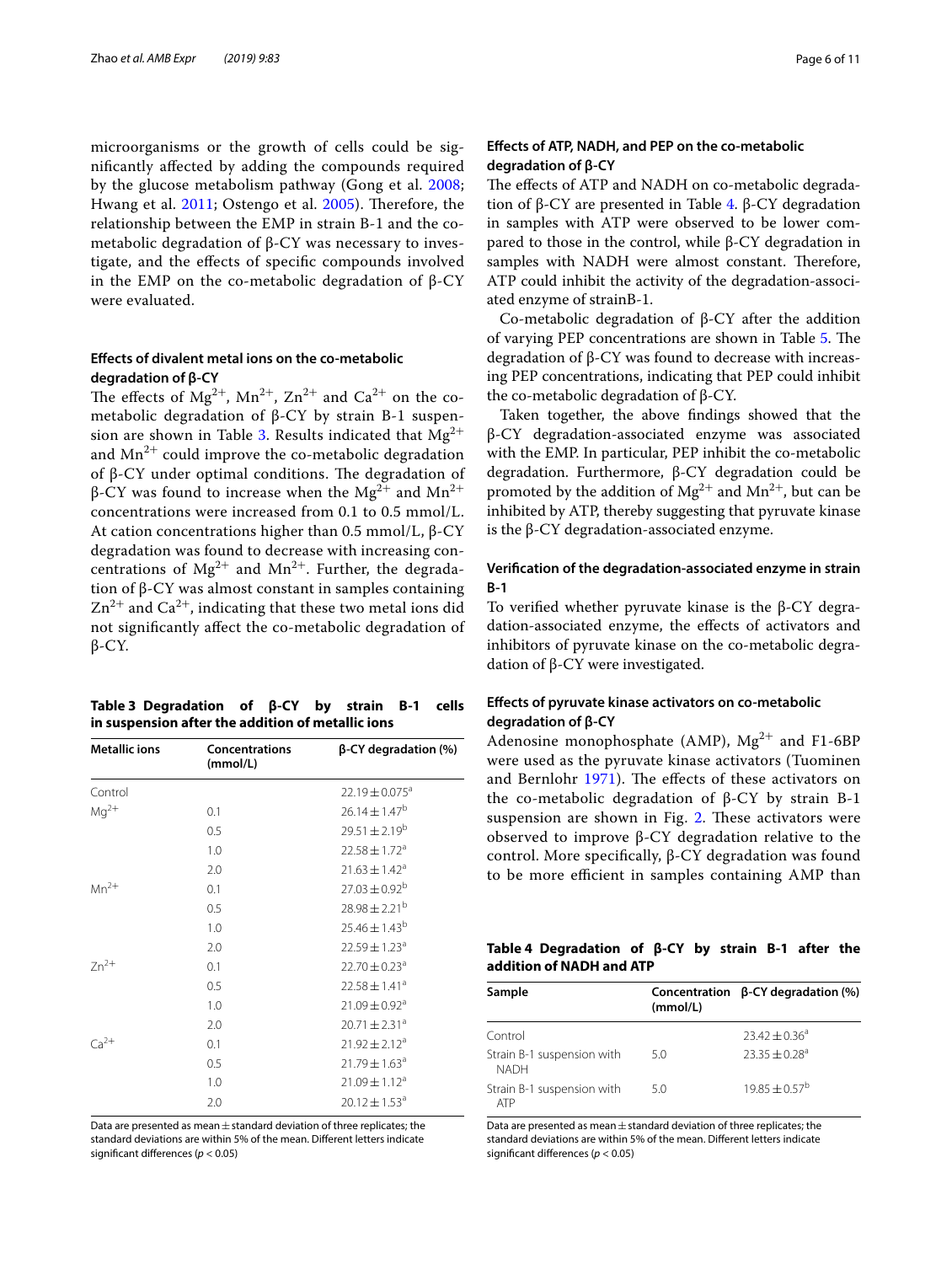<span id="page-6-0"></span>**Table 5 Degradation of β-CY by strain B-1 after the addition of diferent concentrations of PEP**

| PEP concentrations (mmol/L) | $\beta$ -CY degradation (%)   |
|-----------------------------|-------------------------------|
| Control                     | $22.68 \pm 1.28$ <sup>a</sup> |
| 5.0                         | $22.09 + 2.12a$               |
| 10.0                        | $17.01 \pm 1.06^{\rm b}$      |
| 15.0                        | $14.52 \pm 1.24^c$            |
| 20.0                        | $12.31 \pm 1.10^d$            |

Data are presented as mean  $\pm$  standard deviation of three replicates; the standard deviations are within 5% of the mean. Diferent letters indicate signifcant diferences (*p* < 0.05)



<span id="page-6-1"></span>those in samples containing F1-6BP or  $Mg^{2+}$ . Furthermore, samples containing AMP and  $Mg^{2+}$  showed fivefold higher peak degradation than those in the control.

## **Efects of pyruvate kinase inhibitors on the co‑metabolic degradation**

Alanine and Phe are generally used as inhibitors of pyruvate kinase (Tuominen and Bernlohr [1971;](#page-10-28) Zheng et al. [2014](#page-10-29)). The effects of Ala and Phe on the co-metabolic degradation of  $β$ -CY are shown in Fig. [3](#page-7-0). Both of Ala and Phe could inhibit the degradation; however, samples with Phe showed higher degradation than that of samples containing Ala. The observed effects of activators and inhibitors of pyruvate kinase on the cometabolic degradation of β-CY, evidently demonstrated that the activity of pyruvate kinase was positively associated with β-CY degradation by strain B-1.

## **Nutrient regulation of co‑metabolic degradation of β‑CY by strain B‑1 in corn four**

The applications of corn in food were always restricted because of the presence of pesticide residues and its low protein content (Fields and Yoa [1990;](#page-10-30) Sharp et al. [1988](#page-10-31)). *Bacillus licheniformis* has been used to increase the pro-tein content of corn flour (Fields and Yoa [1990](#page-10-30)). However, there is limited knowledge on β-CY degradation in corn flour. In this study, *Bacillus licheniformis* B-1 was used to degrade  $β$ -CY in corn flour, and the nutrient regulation during co-metabolic degradation of β-CY was verifed by the addition of diferent nutrients which could regulate the activity of pyruvate kinase (Fig. [4](#page-7-1)).

## **Efect of carbon sources on the co‑metabolic degradation of β‑CY**

The effects of various concentrations of glucose and glycerol on the co-metabolic degradation of β-CY are shown in Fig. [5](#page-8-0)a.  $β$ -CY degradation decreased with higher concentrations of glucose. The degradation of β-CY increased with increasing concentrations of glycerol at concentrations lower than 6.0 g/kg. By contrast, at glycerol concentrations ranging from 6.0 to 10.0 g/kg, the degradation decreased from 72.96 to 42.30%. These results suggested that the addition of optimal carbon sources in food could regulate and improve the β-CY degradation by microorganisms through co-metabolism.

## **Efect of nitrogen sources on co‑metabolic degradation of β‑CY**

The effects of urea, ammonium chloride and peptone on the co-metabolic degradation are shown in Fig. [5](#page-8-0)b. All three nitrogen sources were found to improve the co-metabolic degradation of β-CY by strain B-1 was observed to increase with higher concentrations of urea and peptone. At a concentration of 10  $g/kg$ , the β-CY degradation peaked at 79.44% and 85.99% for urea and peptone, respectively. In addition, β-CY degradation was slightly higher when the ammonium chloride concentrations were lower than 6.0 g/kg, whereas opposite results were obtained at ammonium chloride concentrations higher than 6.0  $g/kg$ . These results indicated that urea, peptone and ammonium chloride could improve the cometabolic degradation of β-CY by strain B-1 in food.

## **Discussion**

In order to efficiently eliminate the pesticides residues in the food and environment, lots of microorganisms have been screened and isolated, and further studies mainly focused on the pathway for pesticides degradation, the characteristics of degrading-enzymes, and the cloning of degradation genes (Liu et al. [2014](#page-10-7); Zhao et al. [2015](#page-10-2), [2016](#page-10-3),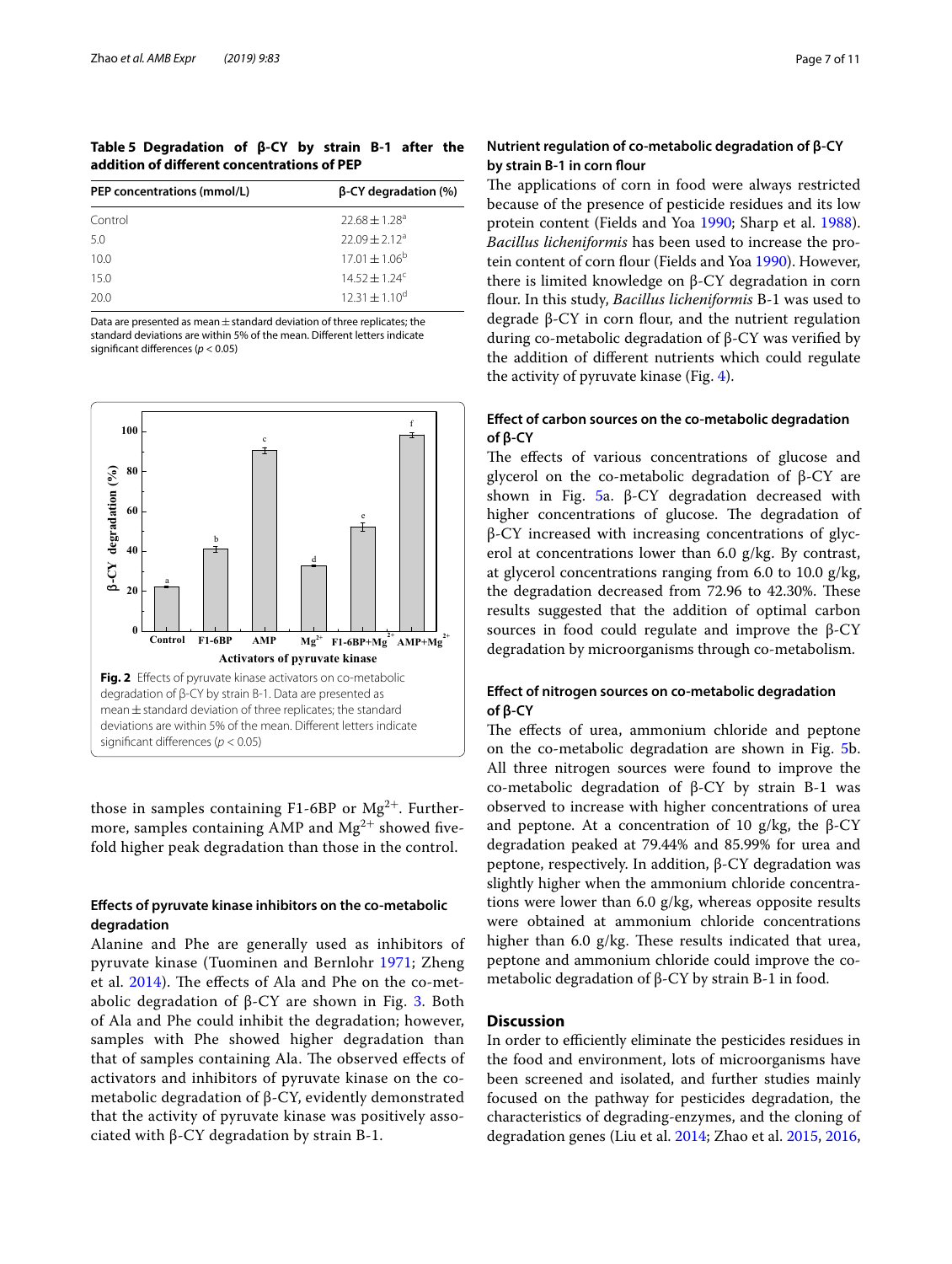

<span id="page-7-0"></span>

<span id="page-7-1"></span>[2018](#page-10-4)). *Bacillus licheniformis* B-1 could not use β-CY as sole source of carbon (Additional fle [1:](#page-9-4) Fig. S1), indicating it degraded β-CY via co-metabolism. In this work, we frstly investigated the substrate regulation on cometabolic degradation of β-cypermethrin by strain B-1.

One of the interesting fnding was that the degradation of β-CY by strain B-1 did not consume energy. Previous studies reported similar fndings, in which the degradation enzymes produced by *Aspergillus niger* ZD11 and *Sphingobacterium* sp. JZ-2 were demonstrated to be capable of degrading β-CY without requiring energy containing molecules (Guo et al. [2009;](#page-10-21) Liang et al. [2005](#page-10-32)). Sabullah et al.  $(2016)$  $(2016)$  also reported that glyphosate could be degraded by the resting cells of *Klebsiella oxytoca*, demonstrating that glyphosate degradation did not consume energy. However, some reports indicated that co-metabolism by microorganisms requires energy for breaking chemical bonds in the stable chemical structures of organic contaminants (Luo et al. [2014;](#page-10-5) Nzila [2013](#page-10-6); Tran et al. 2013). This is because energy dependence of the degradation of organic contaminants was dependent on the types of organic contaminants and microorganisms (Hatzinger et al. [2017](#page-10-34); Ji et al. 2017). The explanation for above fndings is that β-CY degradation by microorganisms occurs via hydrolysis, in which the ester bond is rarely involved in energy metabolism.

Enzymes required for co-metabolic degradation of organic contaminants simultaneously participate in the degradation and the metabolism of carbon source (Luo et al. [2014](#page-10-5); Nzila [2013](#page-10-13)). It has been reported that strain B-1 degrade β-CY via co-metabolism (Liu et al. [2014](#page-10-7); Zhao et al. [2015,](#page-10-2) [2016,](#page-10-3) [2018](#page-10-4)). Therefore, it can be speculated an association between the carbon metabolism of strain B-1 and the co-metabolic degradation of β-CY. The results indicated the degradation was correlated with EMP of strain B-1, because iodoacetic acid and sodium fuoride inhibit the activity of glyceraldehyde dehydrogenase phosphate and enolase the of EMP, respectively (Ostengo et al. [2005\)](#page-10-27). Liu et al. [\(2013\)](#page-10-12) reported that the co-metabolic degradation of imidacloprid was associated with hexose monophosphate pathway (HMP) in *Stenotrophomonas maltophilia*. Wang et al. ([2019](#page-10-35)) indicated that the enzymes in TCA cycle of strain *Rhodococcus* sp. BAP-1 was related with degradation of fuoranthene by iTRAQ-based comparative proteomic analysis. Thereby, the compounds involved in EMP could affect the  $β$ -CY degradation.

The addition of certain divalent metal ions is known to increase the activity of some enzymes in the EMP (Calik and Ozdamar [1998;](#page-9-3) Voigt et al. [2004\)](#page-10-23). The results indicated that higher concentrations of  $Mg^{2+}$  and  $Mn^{2+}$ impaired the biodegradation of β-CY, which was attributed to the inhibiting cell growth (Tang et al. [2011](#page-10-20)). While, low concentrations of  $Mg^{2+}$  and  $Mn^{2+}$  improved the β-CY degradation. Yi et al.  $(2012)$  reported that the activity of the pyrethroid-degrading enzyme in *Ochrobactrum anthropi* YZ-1 was increase by 17.60% when the  $Mg^{2+}$  and  $Mn^{2+}$  concentrations were set to 1.0 mmol/L.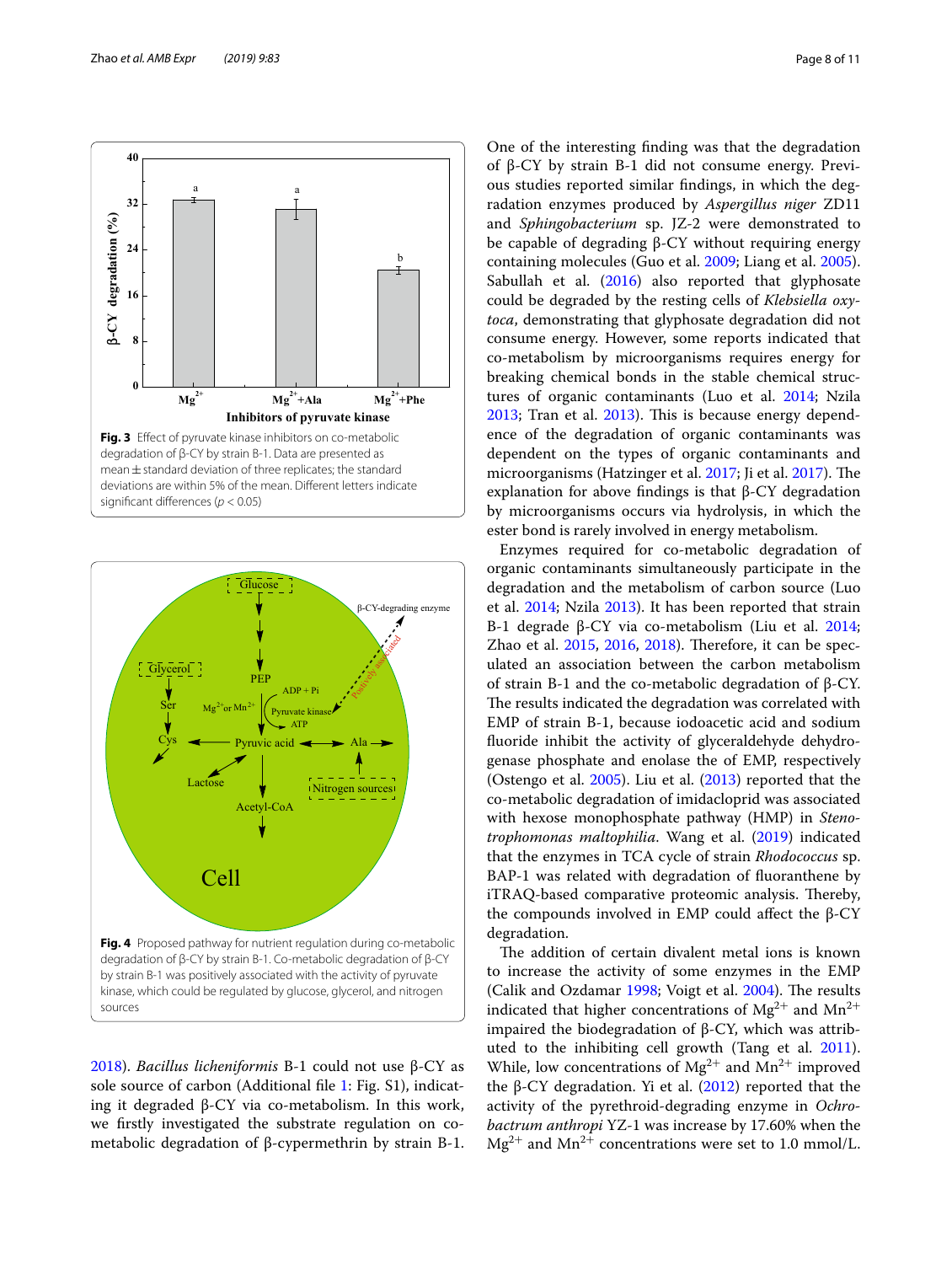

<span id="page-8-0"></span>However, it is difficult to judge whether  $Mg^{2+}$  and  $Mn^{2+}$ promoted the activity of the degradation enzyme or the degradation-associated enzymes in strain B-1.

ATP and NADH are not only metabolites of the EMP, but additionally provide energy or serve as cofactors for co-metabolic enzymes (Calik and Ozdamar [1998;](#page-9-3) Voigt et al.  $2004$ ). Lu et al.  $(2018)$  $(2018)$  $(2018)$  reported that adding ATP and NADH could enhance the transformation of organic component. Our results indicated that ATP inhibited the β-CY degradation, while NADH did not signifcantly afect it. However, previous studies reported contradictory results, in which ATP or NADH were found to improve the degradation of organic contaminants by microorganisms (Luo et al. [2014;](#page-10-5) Nzila [2013;](#page-10-13) Tran et al. [2013](#page-10-6)) and was attributed to diferences in the chemical structures of organic contaminants containing pyrethroid

(Luo et al. [2014\)](#page-10-5). Moderate amounts of ATP are not toxic to microorganisms. Although enzymatic inhibition by ATP was unexpected, a possible explanation was that the co-metabolic degrading enzyme of β-CY or the degradation-associated enzyme could utilize growth substances to produce ATP, which in turn inhibited enzymatic activity through feedback inhibition.

Above results indicated that the enzyme responsible for β-CY degradation in strain B-1 did not produce and consume ATP during co-metabolic degradation of β-CY. Therefore, ATP could inhibit the activity of the degradation-associated enzyme of strainB-1. Moreover, AMP was speculated to promote β-CY degradation by strain B-1, which was validated in Fig. [2](#page-6-1).

As an important metabolite of the EMP, phosphoenolpyruvate (PEP) could be metabolized by pyruvate kinase to produce ATP in the presence of  $Mg^{2+}$  and  $Mn^{2+}$  (Calik and Ozdamar [1998](#page-9-3); Voigt et al. [2004](#page-10-23)). PEP showed negative effects on  $β$ -CY degradation. There are two possible explanations for the above results. First, PEP could act as the substrate of the β-CY degradation-associated enzyme, and the product (ATP) would inhibit the activity of the enzyme. Second, PEP could be the product of the β-CY degradation-associated enzyme, and can inhibit β-CY degradation via feedback inhibition.

The allosteric effect of AMP on the pyruvate kinase of *Bacillus licheniformis* is stronger than that of F1-6BP (Tanaka et al. [1995\)](#page-10-37). Pyruvate kinase activators have diferent mechanisms of action (Tanaka et al. [1995](#page-10-37); Tuominen and Bernlohr [1971](#page-10-28); Zheng et al. [2014\)](#page-10-29), resulting β-CY degradation in the samples containing F1-6BP,  $Mg^{2+}$ , F1-6BP and  $Mg^{2+}$  were 41.24%, 32.81% and 52.47%, respectively. Meanwhile, the inhibiting efects of Ala and Phe were also diferent, which is attributed to the allosteric efect of Phe than that of Ala (Muñoz and Ponce [2003](#page-10-38)). Ala binds to the deep pocket of pyruvate kinase located between the A and C domains, which is distant from the active site; the binging of Phe to pyruvate kinase leads to higher fexibility of the protein structure (Muñoz and Ponce [2003;](#page-10-38) Williams et al. [2006;](#page-10-39) Zheng et al. [2014](#page-10-29)).

Favaloro et al. ([2000](#page-10-40)) reported that glutathione synthase was degradation-associated enzyme for the cometabolic degradation of atrazine by *Ochrobactrum anthropic*, and its regulatory factors could afect atrazine degradation. For microorganisms via co-metabolism, the only way to regulate the efficiency of microbial degradation of organic pollutants present in foods was to investigate the characteristics of degrading enzyme or degradation-associated enzyme (Liu et al. [2013](#page-10-12)).

Taken together, previous findings and the current results indicated that β-CY degradation could be regulated by controlling the activity of pyruvate kinase, which was strongly influenced by the presence of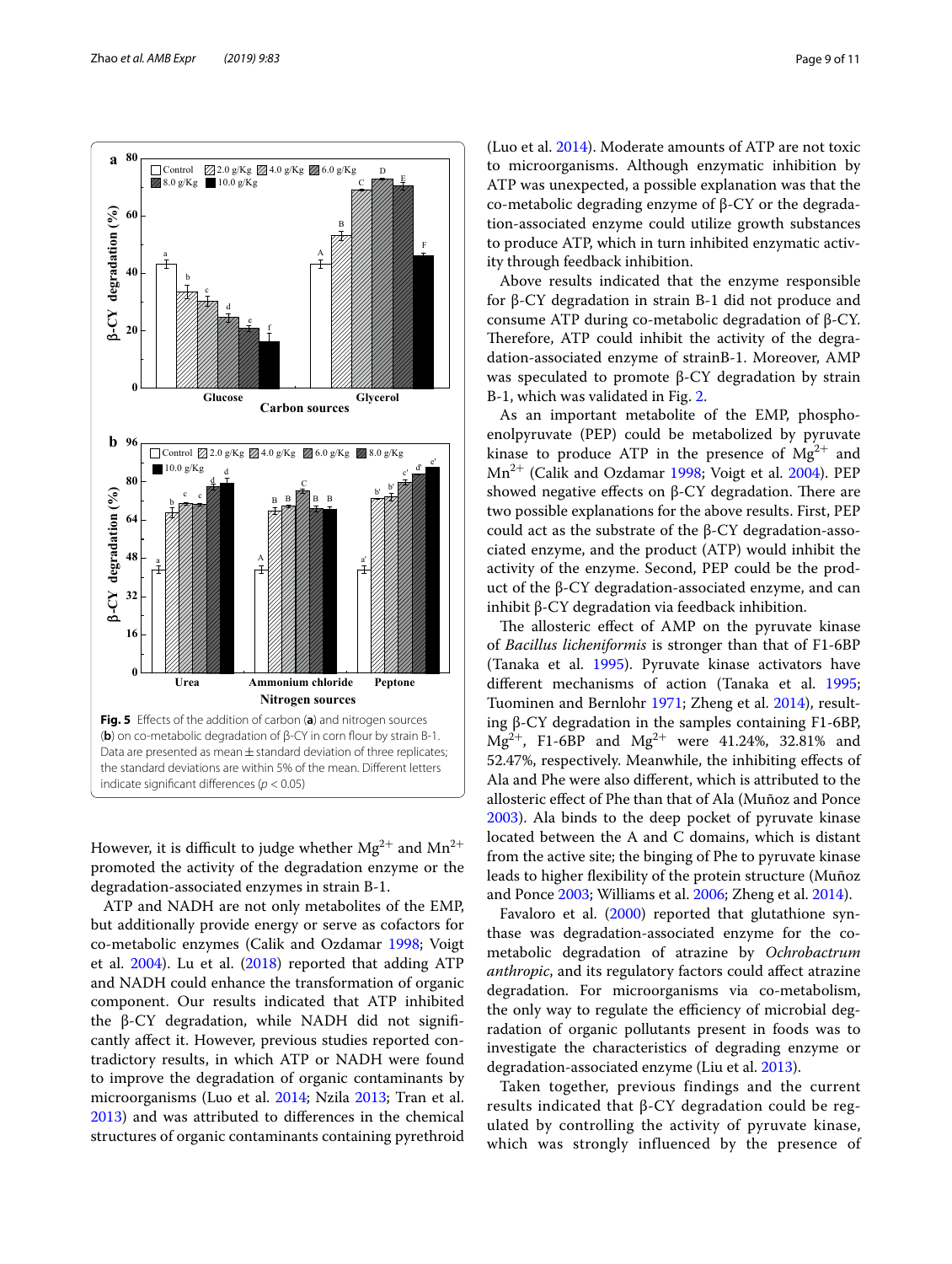specific nutrients. Based on previous finding on the metabolic pathways in *Bacillus licheniformis* (Voigt et al. [2004\)](#page-10-23), the regulatory pathway for  $β$ -CY deg-radation is summarized in Fig. [4](#page-7-1).  $\beta$ -CY degradation was positively associated with the activity of pyruvate kinase, the key enzyme involved in the EMP (Schettgen et al. [2002](#page-10-11)). It is well known that carbon and nitrogen sources that are associated with the EMP pathway can influence pyruvate kinase activity (Muñoz and Ponce [2003](#page-10-38); Tuominen and Bernlohr [1971](#page-10-28); Voigt et al. [2004](#page-10-23); Zheng et al. [2014\)](#page-10-29). Thus, the co-metabolic degradation of β-CY could be improved by the addition of nutrients that increase the activity of pyruvate kinase. As shown in Fig. [4,](#page-7-1) glucose, glycerol and nitrogen sources could effectively regulate the activity of pyruvate kinase.

In corn flour, the concentrations of glucose were negatively associated with β-CY degradation, because the glucose could be converted into PEP through the EMP (Voigt et al. [2004\)](#page-10-23) and high concentrations of PEP would inhibit β-CY degradation (Table [5\)](#page-6-0). Meanwhile, high concentrations of glycerol also could reduce the degradation of  $β$ -CY; while, at low concentrations, it could improve the degradation. It is likely that *Bacillus licheniformis* preferentially utilizes glycerol than starch (Voigt et al. [2004](#page-10-23)) and the activity of pyruvate kinase can be enhanced at low glycerol concentrations. However, at higher glycerol concentrations, high concentrations of cysteine produced during glycerol metabolism inhibit enzymatic activity of pyruvate kinase. Similar results were reported by Liu et al. ([2013\)](#page-10-12) in sample containing sucrose, glucose, or fructose, which were observed to have significantly higher imidacloprid degradation. The results indicated that the degradation of β-CY was increased as the concentrations of urea and peptone increased. These findings are attributed to the relatively low nitrogen content in corn flour, and the addition of urea and peptone provided nitrogen sources for the growth of strain B-1 (Calik and Ozdamar [1998](#page-9-3); Fields and Yoa [1990](#page-10-30); Voigt et al. [2004\)](#page-10-23). Although ammonium chloride also could improve the degradation, when the concentrations higher than 0.6 g/kg the degradation decreased. It is likely that ammonium chloride could improve the growth of strain B-1 at lower concentrations; however, at higher ammonium chloride concentrations, large amounts of hydroxylamine can be produced by microbial nitrification and converted to phosphoramide via a hydroxylamine reaction, which in turn inhibits the growth of strain B-1 (Nowak and Suelter [1981](#page-10-41)). These results demonstrated the degradation of β-CY could be improved by regulating the activity of pyruvate kinase.

#### **Additional fle**

<span id="page-9-4"></span>**[Additional fle 1: Fig. S1.](https://doi.org/10.1186/s13568-019-0808-3)** Concentrations of β-CY in MS-CY medium for 72 h by strain B-1.

#### **Abbreviations**

β-CY: β-cypermethrin; NADH: nicotinamide adenine dinucleotide; ATP: adenosine triphosphate; GTP: guanosine triphosphate; AMP: adenosine monophosphate; PEP: phosphoenolpyruvate; F1-6BP: fructose 1,6 bisphosphate; Ala: alanine; Phe: phenylalanine; HPLC: high-performance liquid chromatograph; EMP: Embden–Meyerhof–Parnas; HMP: hexose monophosphate pathway; TCA cycle: tricarboxylic acid cycle.

#### **Acknowledgements**

Not applicable.

#### **Authors' contributions**

JZ and KY conceived and designed this experiment. JZ and DJ performed the experiment and contributed to the data analysis and the writing of the manuscript. YC and JD performed the research and provided technical support. All authors read and approved the fnal manuscript.

#### **Funding**

This work was fnancially supported by the National Natural Science Foundation of China (Grant Numbers: 31371775 and 31801644), and the Specialized Fund for the Experimental Technology and Management Project of Sichuan Normal University of China (SYJS2018001).

#### **Availability of data and materials**

The dataset supporting the conclusions of this article is included within the article. All data are fully available without restriction.

#### **Ethics approval and consent to participate**

This article does not contain any studies with human participants or animals performed by any of the authors.

#### **Consent for publication**

Not applicable.

#### **Competing interests**

The authors declare that they have no competing interests.

#### **Author details**

College of Light Industry, Textile & Food Engineering, Sichuan University, Chengdu 610065, Sichuan, People's Republic of China. <sup>2</sup> College of Life Science, Sichuan Normal University, Chengdu 610101, Sichuan, People's Republic of China. <sup>3</sup> The Faculty Geography Resource Science, Sichuan Normal University, Chengdu 610101, Sichuan, People's Republic of China.

Received: 31 May 2019 Accepted: 6 June 2019 Published online: 12 June 2019

#### **References**

- <span id="page-9-3"></span>Calik P, Ozdamar TCG (1998) Oxygen transfer efects in serine alkaline protease fermentation by *Bacillus licheniformis*: use of citric acid as the carbon source. Enzyme Microb Technol 23(7–8):451–461
- <span id="page-9-2"></span>Chauhan VS, Singh B, Singh S, Bisen PS (2003) Regulation of potassium uptake in the sodium-resistant (NaCl(r)) and thalium-resistant (TlCl(r)) mutant strain of diazotrophic cyanobacterium *Anabaena variabilis*. Curr Microbiol 46(1):0059–0064
- <span id="page-9-1"></span>Chen S, Dong YH, Chang C, Deng Y, Zhang XF, Zhong G, Song H, Hu M, Zhang LH (2013) Characterization of a novel cyfuthrin-degrading bacterial strain *Brevibacterium aureum* and its biochemical degradation pathway. Bioresour Technol 132(3):16–23
- <span id="page-9-0"></span>Deng W, Lin D, Yao K, Yuan H, Wang Z, Li J, Zou L, Han X, Zhou K, He L (2015) Characterization of a novel β-cypermethrin-degrading *Aspergillus niger*